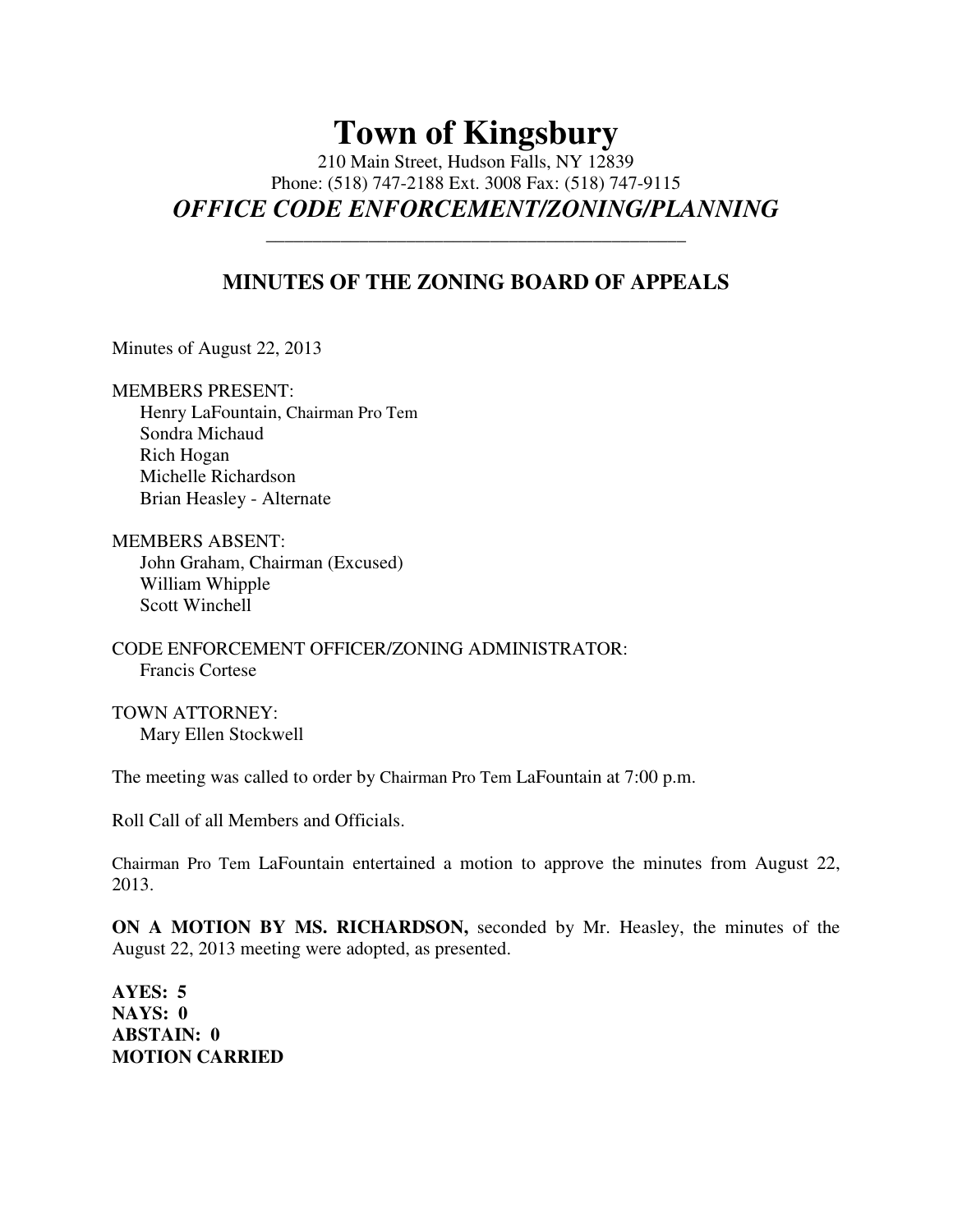Zoning Board Meeting Page 2 August 22, 2013

**1. JACQUELINE ANDREJKOVICS**, owner of Tax Map # 137.-1-16, commonly known as 3422 State Route 4, Hudson Falls, NY, is seeking an area variance for a 2 lot subdivision which a structure does not meet the 20 foot side setback requirement from the property line. Applicant is asking for 10 feet of relief from setback requirements. This application was denied by the Code Enforcement Officer pursuant to Chapter 280, Article VI and Section 280-23 F (1) of the Zoning Ordinance Code of The Town of Kingsbury.

Chairman Pro Tem LaFountain invited Jacqueline Andrejkovics to address the Board.

Mrs. Andrejkovics stated the barns are on agricultural property. She is asking for 10 feet of relief from the setback requirements to be able to subdivide the property. There is a ramp on the back of the house that that will be removed to give them more footage. They would like to keep the area where the barns are located in the agricultural area. The rest of the property would be located in a commercial zone.

Comments from the Public were as follows:

Sean Corlew and Andrea Mistretta, 12 Lori Lane, spoke in favor of this project.

The public hearing was closed.

After further discussion among the Board the following resolution was put forward.

## **Resolution No. 1 of August 22, 2013**

**ON A MOTION BY SONDRA MICHAUD,** seconded by Brian Heasley it is moved that the variance application of Jacqueline Andrejkovics. be granted for the following reasons.

In considering the benefit to the applicant if the variance is granted, as weighed against the detriment to the health, safety and welfare of the neighborhood or community by such grant, while noting that the ZBA must grant the minimum variance that it shall deem necessary and adequate and at the same time preserve and protect the character of the neighborhood and the health, safety and welfare of the community, the ZBA finds the following:

 (a) Will an undesirable change be produced in the character of the neighborhood or will a detriment to nearby properties be created by the granting of the area variance?

An undesirable change will not occur, as the proposal will create two lots.

(b) Can the benefit sought by the applicant be achieved by some method, feasible for the applicant to pursue, other than an area variance?